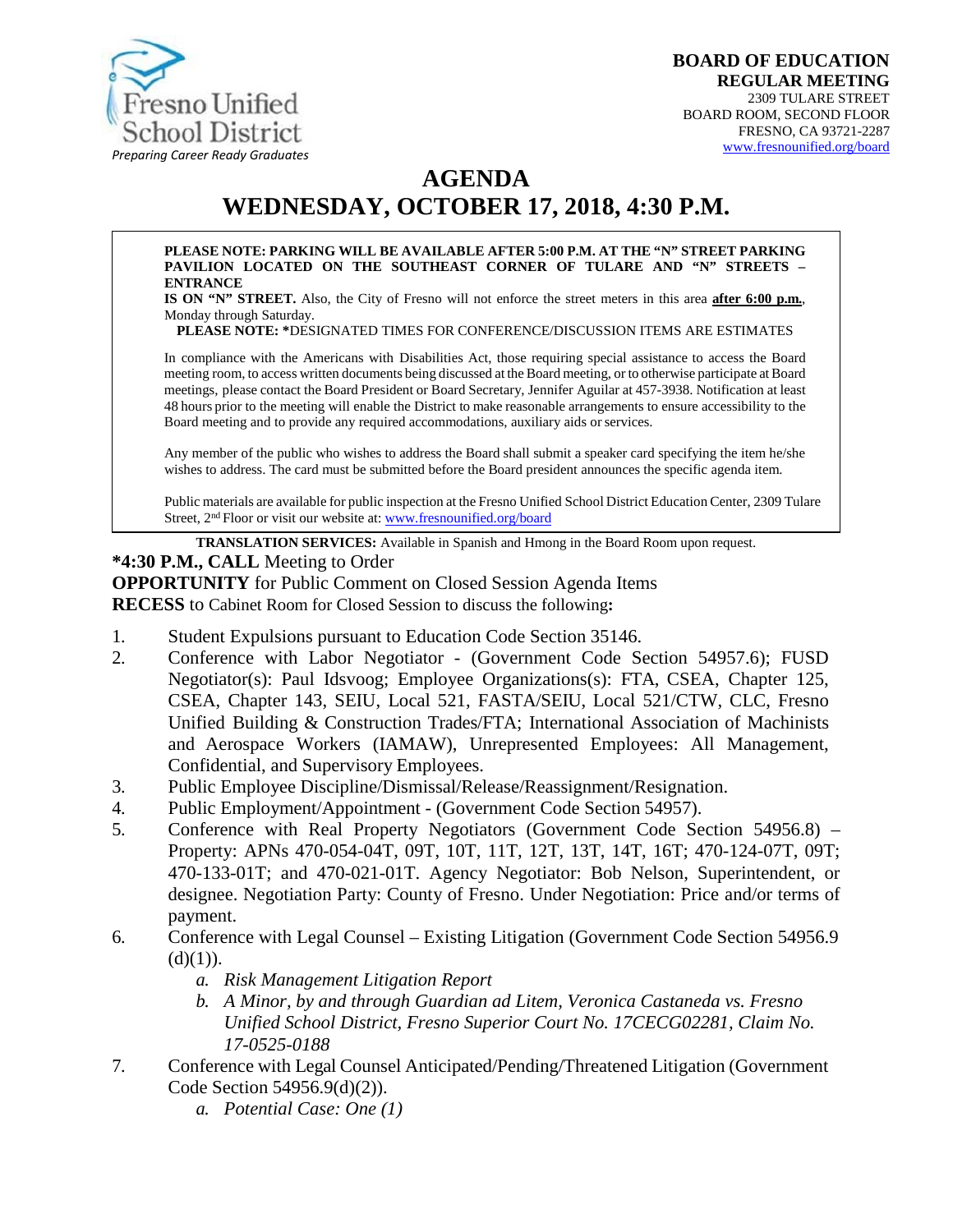#### **6:00 P.M., RECONVENE** and report action taken during Closed Session, if any.

#### **PLEDGE OF ALLEGIANCE**

Michelle Ramirez a parent that has had a positive impact at Robinson Elementary will lead the flag salute.

#### **HEAR Reports from Student Board Representatives**

An opportunity is provided to hear comments/reports from Student Board Representatives from Sunnyside High School. Contact person: Kim Mecum, telephone 457-3731.

#### **ADOPT Resolution Recognizing the Month of October as LGBT History Month**

LGBT History Month is an opportunity to understand and educate students and staff on the issues facing LGBT students, which will lead to them holding a more positive self-concept and feeling more connected school, lower levels of bullying, decreased incidents of harassment related to sexual orientation and gender identity, increased teacher/staff support and intervention, as well as greater reporting of incidents. The Superintendent recommends adoption. Fiscal impact: There is no fiscal impact to the district. Contact person: David Chavez, telephone 457-3566.

#### **ADOPT Resolution Recognizing the Month of October as National Cyber Security Awareness Month**

Included in the Board binders is a resolution where Fresno Unified joins other districts across the country in recognizing the month of October as National Cyber Security Awareness Month (NCSAM). The Superintendent recommends adoption. Fiscal impact: There is no fiscal impact to the district. Contact person: Kurt Madden, telephone 457-6245.

#### **HEAR Report from Superintendent**

#### **OPPORTUNITY for Public Comment on Consent Agenda Items**

**ALL CONSENT AGENDA** items are considered to be routine bythe Board of Education and will be enacted by one motion. There will be no separate discussion of items unless a Board member so requests, in which event, the item(s) will be considered following approval of the Consent Agenda.

#### **A. CONSENT AGENDA**

#### **A-1, APPROVE Personnel List**

Included in the Board binders is the Personnel List, Appendix A, as submitted. The Superintendent recommends approval. Contact person: Paul Idsvoog, telephone 457- 3548.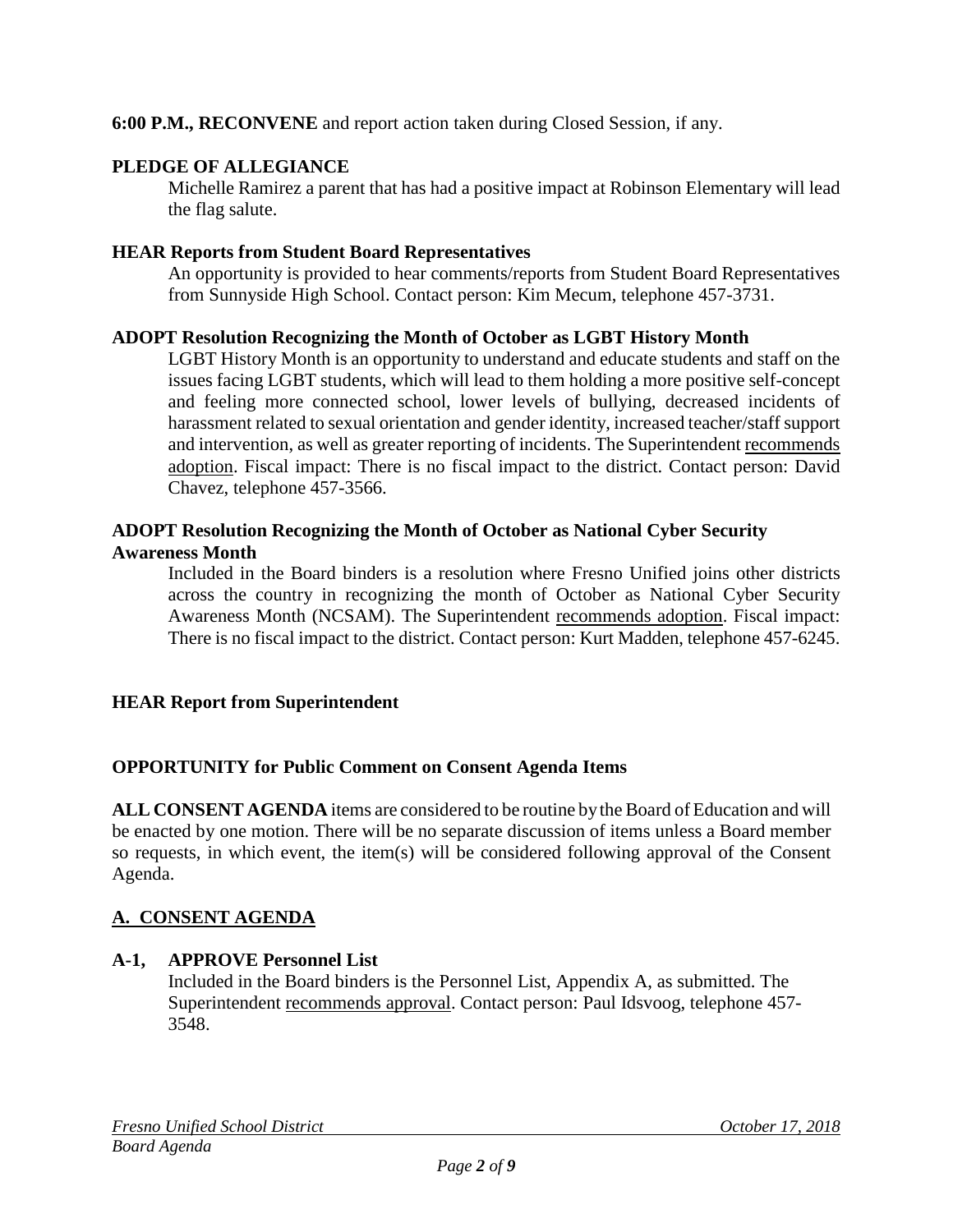#### **A-2, ADOPT Findings of Fact and Recommendations of District Administrative Board**

The Board of Education received and considered the Findings of Fact and Recommendations of District Administrative Panels resulting from hearings on expulsion and readmittance cases conducted during the period since the October 3, 2018 Regular Board meeting. The Superintendent recommends adoption. Contact person: Kim Mecum, telephone 457-3731.

#### **A-3, APPROVE Minutes from Prior Meeting**

Included in the Board binders are the draft minutes for the September 19, 2018 Regular Meeting. The Superintendent recommends approval. Contact person: Robert G. Nelson, telephone 457-3884.

#### **A-4, ADOPT Resolution 18-07, Acknowledging that New Construction Funding Bond Authority Under the State Facility Program is Exhausted**

Included in the Board binders and recommended for adoption is Resolution 18-07 acknowledging that the State's bond authority for new construction projects (versus modernization or CTE) has been fully encumbered by applications received by the Office of Public School Construction and therefore is exhausted for funds requested from the State Facility Program (SFP). Effective immediately, applications for new construction funding from the SFP must include an adopted Board resolution acknowledging the lack of funding. The Superintendent recommends adoption. Fiscal impact: As a result of the current lack of state funding for new construction projects, an estimated \$23 million that Fresno Unified would have applied for from the SFP will not be available. Contact person: Karin Temple, telephone 457-3134.

#### **A-5, APPROVE Award of Bid 19-05 Phase 1A, Installation of District Video Security System at Elementary Schools: Aynesworth, Kirk, Lawless, Leavenworth, Phoenix, Turner, Viking, and Wishon**

Included in the Board binders is information on Bid 19-05 Phase 1A, to provide high definition video security systems at eight elementary schools: Aynesworth, Kirk, Lawless, Leavenworth, Phoenix, Turner, Viking and Wishon. The project includes installing low voltage wiring and electrical power connections, and mounting district supplied video security equipment. This is the first of eight phases of the project to provide enhanced security systems to all elementary schools. It is recommended the Board relieve Reliable Fire and Security Solutions, Inc. of its Section 2 bid due to failure to include rigid conduit per specifications, and award to the lowest responsive, responsible bidders:

Section 1: Reliable Fire and Security Solutions, Inc. (Madera, Ca.) \$141,221 Section 2: Michael Cole Electric (Clovis, Ca.) \$212,450

The Superintendent recommends approval. Fiscal impact: **\$**353,671 is available in the Measure X Fund. Contact person: Karin Temple, telephone 457-3134.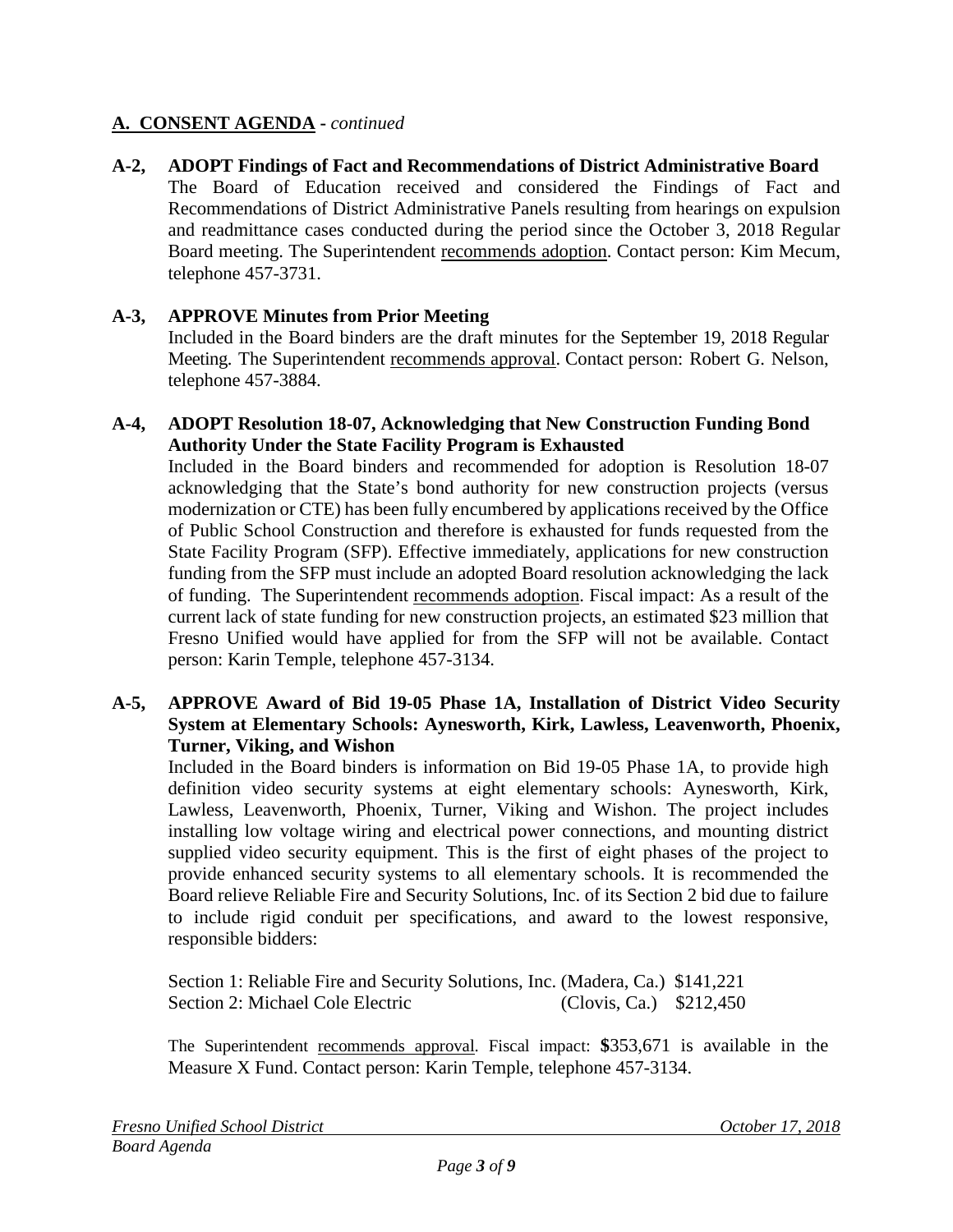#### **A-6, APPROVE Budget Revision No. 2 for Fiscal Year 2018/19**

Included in the Board binders is Budget Revision No. 2 for fiscal year 2018/19. Periodic updates to the district's budget are presented to the Board of Education for approval. Budget Revision No. 2 includes adjustment for updated information regarding carryover, actual beginning balances and necessary adjustments to support the acceptance of various grant awards. The Superintendent recommends approval. Fiscal Impact: As a result, the Unrestricted General Fund Reserve for Economic Uncertainties is estimated at approximately \$81.79 million at June 30, 2019. Contact person: Ruth F. Quinto, telephone 457-6226.

#### **A-7, APPROVE Provisional Internship Permits**

Included in the Board binders are Provisional Internship Permit (PIP) recommendations to rehire or hire upon Board approval. The Superintendent recommends approval. Fiscal impact: There is no fiscal impact to the district. Contact person: Paul Idsvoog, telephone 457-3548.

#### **A-8, DENY Claim #GL18-0323-1498**

Included in the Board binders is a Claim for Damages by a Minor, case #GL18-0323- 1498. The Superintendent recommends that the Claim be denied, and the matter referred to the district's Executive Director of Benefits and Risk Management for further handling. Fiscal impact: There is no fiscal impact to the district at this time. Contact person: Ruth F. Quinto, telephone 457-6226.

#### **A-9, DENY Claim #GL18-0403-1579**

Included in the Board binders is a Claim for Damages by Gabriel Adkins, case #GL18- 0403-1579. The Superintendent recommends that the Claim be denied, and the matter referred to the district's Executive Director of Benefits and Risk Management for further handling. Fiscal impact: There is no fiscal impact to the district at this time. Contact person: Ruth F. Quinto, telephone 457-6226.

#### **A-10, RATIFY Addendum to Master Services Contract Agreement with the Judge Rotenberg Educational Center, Inc.**

Included in the Board binders is an addendum with The Judge Rotenberg Educational Center, Inc. in the amount of \$362,975. This nonpublic school and residential facility provides an educational placement of supports and services as required by the Individualized Education Program. The Superintendent recommends ratification. Fiscal impact: Fiscal impact to the District in the amount of \$362,975. Contact person: Kim Mecum, telephone 457-3731.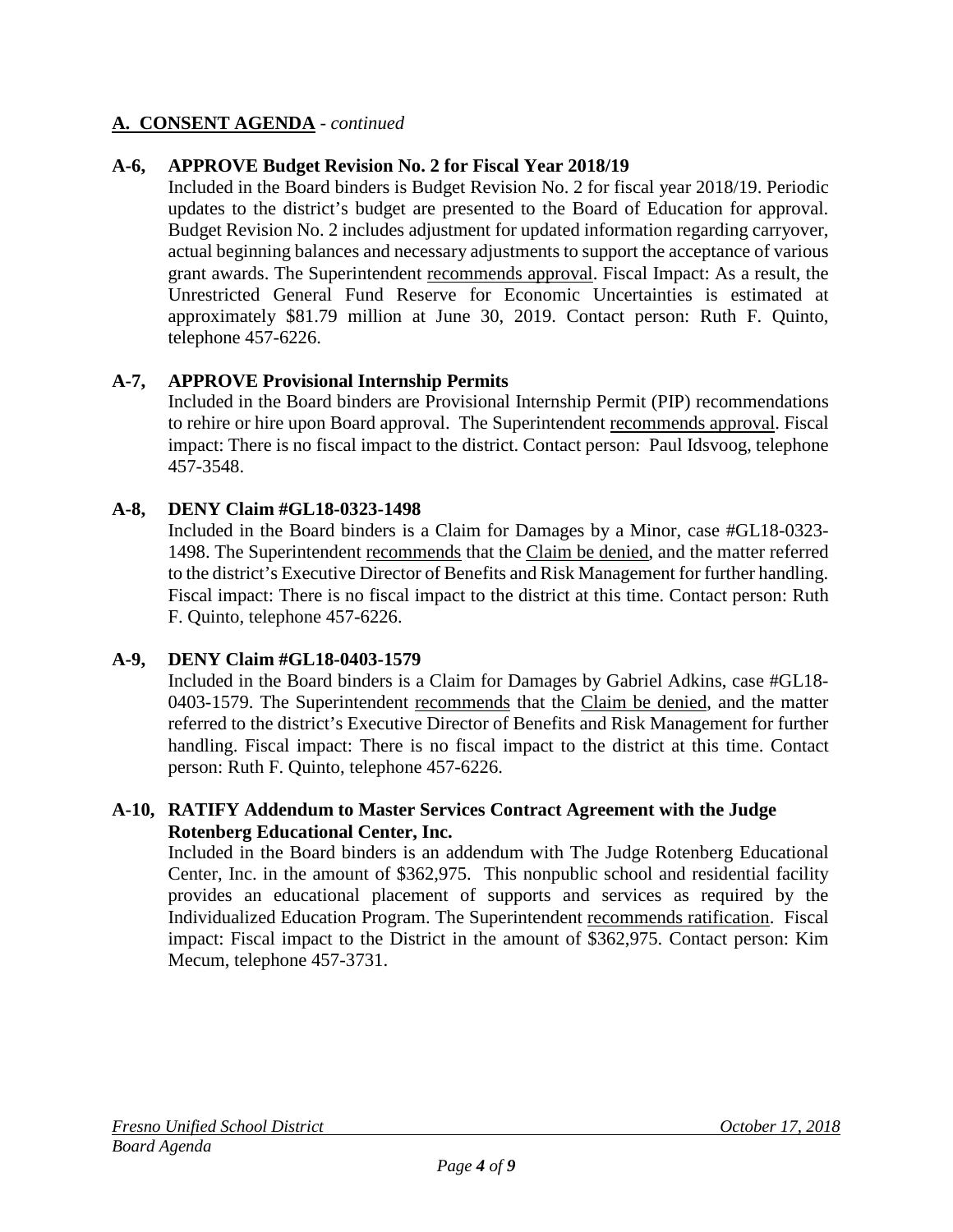#### **A-11, RATIFY Agreement with Fresno County Superintendent of Schools Early Stars Program**

Ratify service agreement with Fresno County Early Stars Program from July 1, 2018 through June 30, 2020 to provide coaching support for participating teachers. The Superintendent recommends ratification. Fiscal impact: Fresno County Superintendent of Schools to provide funding in the amount of \$100,000. Contact person: Kim Mecum, telephone 457-3731.

#### **A-12, RATIFY Amendment to CalWorks Agreement for 2018/19**

The CalWORKs funding agreement for Fresno Adult School is to provide educational services to referred public assistance recipients under CalWORKs. Services include orientation, assessment, and instruction in Adult Secondary Education, English as a Second Language, and Career Technical Education training. Fresno Adult School is responsible for quarterly reporting of fiscal expenditures, student attendance, and student assessment data. The Superintendent recommends ratification. Fiscal impact: There is no fiscal impact to the district. Contact person: Kim Mecum, telephone 457-3731.

#### **A-13, RATIFY Change Orders for Various Projects**

Included in the Board binders is information on Change Orders for the following projects:

Bid 18-02, Adult Transition Program (ATP) Modernization Change Order 5: \$34,816

Bid 18-09, Construction of Classroom Buildings and Modernization of Administration Building for Slater Elementary School Change Order 4: \$200,420

Bid 18-10, Construction of Classroom Building 100 at Figarden Elementary School Change Order 1: \$74,411

Bid 18-20, Gaston Middle School Portable Classroom Relocation and Infrastructure Change Order 2: \$12,757

Bid 18-22, Rata High School Modernization Change Order 1: \$95,642

Bid 18-24 Section C, Water Conservation and Irrigation Improvements at Ericson Elementary School Change Order 1: \$9,483

Bid 18-40, Bullard High School North Parking Lot Asphalt Reconstruction Change Order 1: \$19,100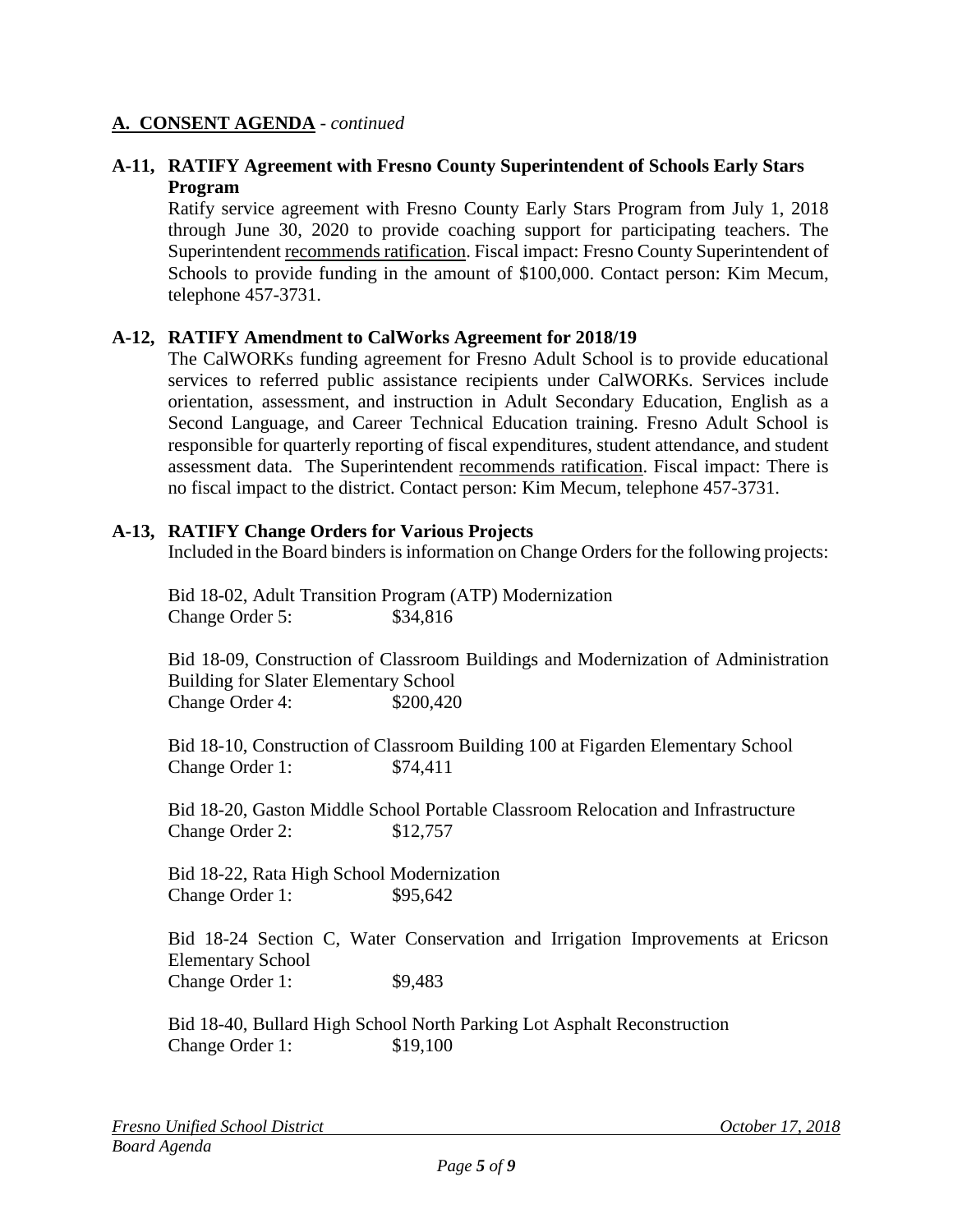The Superintendent recommends ratification. Fiscal impact: \$309,647 for Bids 18-02, 18- 09 and 18-10 is available in the Measure Q Fund; \$12,757 for Bid 18-20 is available in the School Facility (Developer) Fee Fund; \$124,225 for Bids 18-22, 18-24 and 18-40 is available in Measure X Fund. Contact person" Karin Temple, telephone 457-3134.

#### **A-14, RATIFY the Filing of Notices of Completion for Various Projects**

Included in the Board binders is a Notices of Completion for the following projects, which have been completed according to plans and specifications.

Bid 18-23, Sections A - C, Exterior Painting at Various School Sites

Bid 18-24, Section A, Water Conservation and Irrigation Improvements at Jefferson Elementary School

Bid 18-40, Bullard High School North Parking Lot Asphalt Reconstruction

The Superintendent recommends ratification. Fiscal impact: Retention funds are released in accordance with contract terms and California statutes. Contact person: Karin Temple, telephone 457-3134.

#### **A-15, RATIFY Purchase Orders from August 1, 2018 through August 31, 2018**

Included in the Board binders is information on purchase orders issued from August 1, 2018 through August 31, 2018. Purchase orders for \$10,000 or more are presented first, followed by purchase orders for less than \$10,000. A list of purchase orders issued for Associated Student Body (ASB) accounts is also provided. The Superintendent recommends ratification. Fiscal impact: Funding is noted on the attached pages. Contact person: Karin Temple, telephone 457-3134.

#### **END OF CONSENT AGENDA (ROLL CALL VOTE)**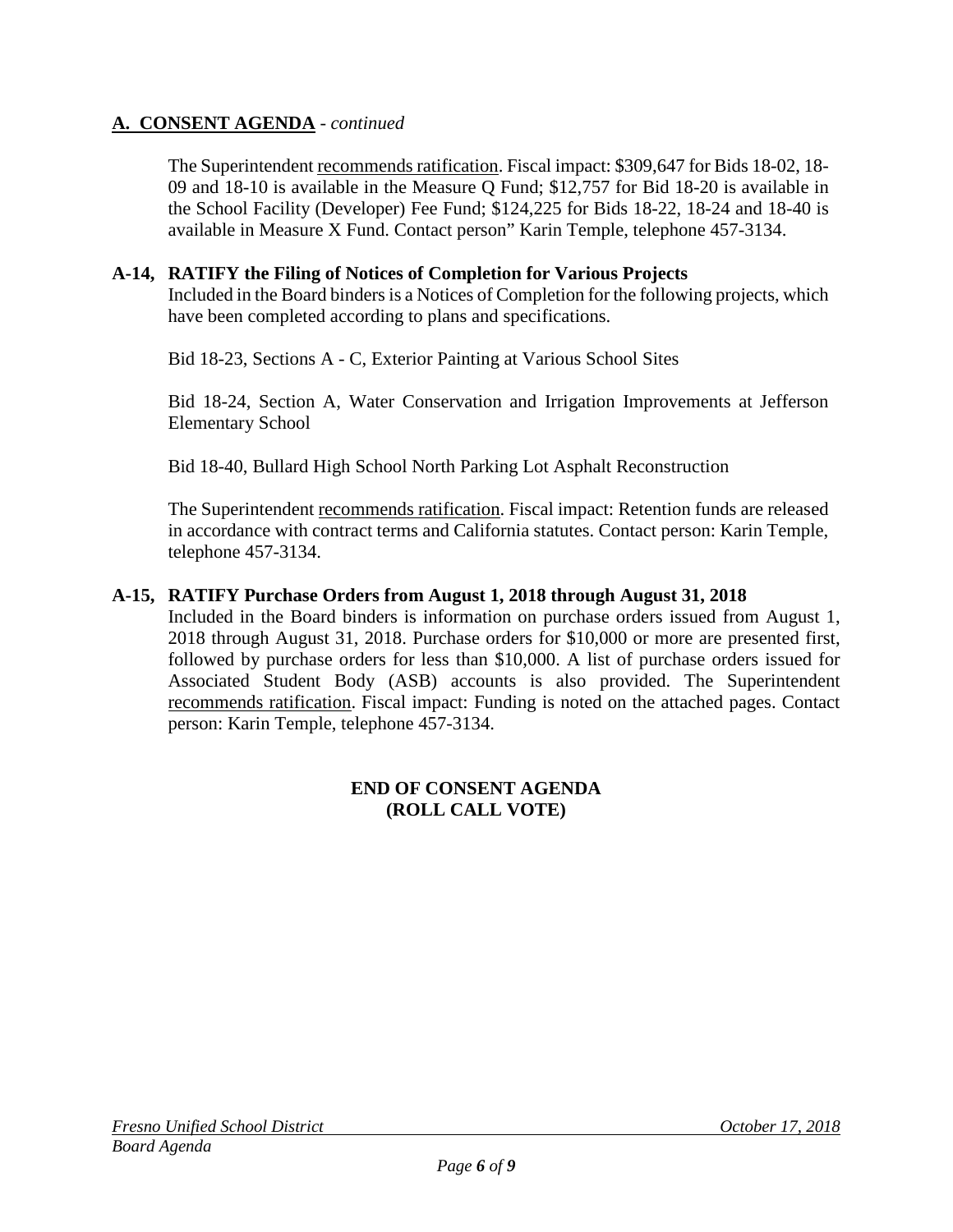## **UNSCHEDULED ORAL COMMUNICATIONS**

Individuals who wish to address the Board on topics within the Board's subject matter jurisdiction, but **not** listed on this agenda may do so at this time. If you wish to address the Board on a specific item that is listed on the agenda, you should do so when that specific item is called.

While all time limitations are at the discretion of the Board President, generally members of the public will be limited to a maximum of three (3) minutes per speaker for a total of thirty (30) minutes of public comment as designated on this agenda. Any individual who has not had an opportunity to address the Board during this initial thirty (30) minute period may do so at the end of the meeting after the Board has addressed all remaining items on this agenda. Without taking action and only as expressly permitted by Board Bylaw 9323, Board members may ask questions, make brief announcements, or provide a brief response to statements presented by the public about topics raised in unscheduled oral communications. Board members must be recognized by the President in order to speak and will generally be limited to no more than one (1) minute each for this purpose. The Board President shall have the discretion to further limit Board members' opportunity to speak on topics raised in unscheduled oral communications to ensure the orderly and efficient conduct of District business.

Members of the public with questions on school district issues may submit them in writing. The Board will automatically refer to the Superintendent any formal requests that are brought before them at this time. The appropriate staff member will furnish answers to questions.

## **B. CONFERENCE/DISCUSSION AGENDA**

## **7:00 P.M.**

**B-16, OPPORTUNITY for Public Disclosure and RATIFICATION of the 2018-2021 Negotiated Collective Bargaining Agreement between Fresno Unified School District and the California School Employees Association, Chapter 125**

In accordance with Government Code 3547.5, all major provisions of the collective bargaining agreements are to be presented at a public meeting of the public school employer before the employer enters into written agreement with an exclusive representative. Included in the Board binders is a copy of the Tentative Agreement between Fresno Unified School District and the California School Employees Association, Chapter 125. The Superintendent recommends ratification. Fiscal impact: The estimated cost is included in the disclosure of the collective bargaining agreement. Contact person: Paul Idsvoog, telephone 457-3548.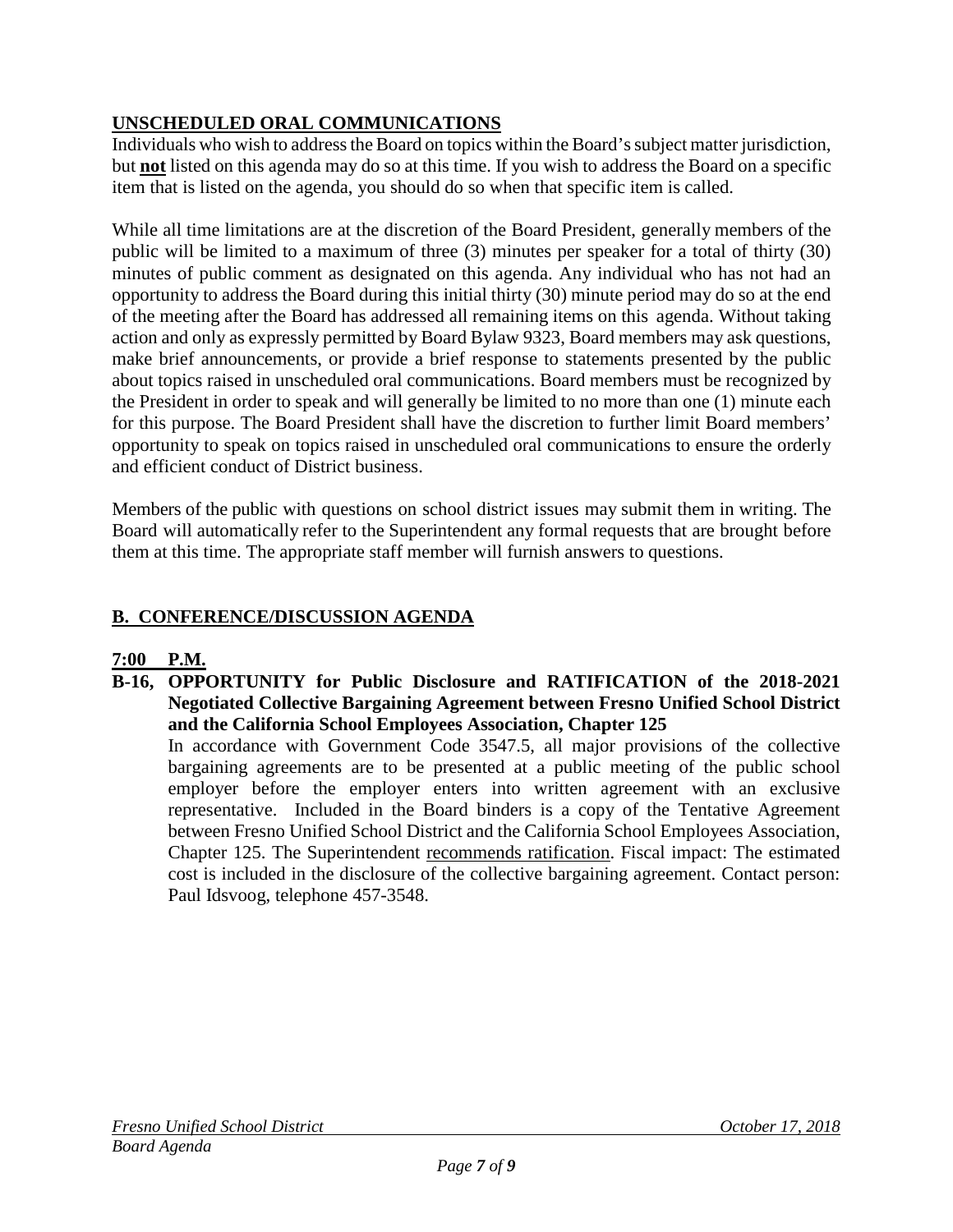#### **B. CONFERENCE/DISCUSSION AGENDA** - *continued*

#### **7:05 P.M.**

**B-17, DISCUSS and ADOPT Resolution 18-01, Approving the Execution of a Sale/Purchase Agreement and Escrow Instructions Between Fresno Unified and the County of Fresno Pertaining to a 12.5 Acre Parcel of Land Located Near the Intersection of East Ventura Avenue and South Tenth Street in Southeast Fresno, and Also APPROVE Related Matters**

Included in the Board binders and recommended for adoption is Resolution 18-01, to approve the execution of a Sale/Purchase Agreement and Escrow Instructions with the County of Fresno for an approximate 12.5-acre parcel located at the southwest corner of Ventura and Tenth. The property is the site of the former juvenile detention facility, which would be demolished to allow construction of the district's Urban Academy (UA) campus. The UA is envisioned to include the Cambridge, J.E. Young and eLearn programs, the Educational Resource Center, and early learning and health center facilities. The two office buildings on the site are included in the district's central office space evaluation currently underway. The Superintendent recommends adoption. Fiscal impact: Funding for the \$1.2 million purchase and the \$300,000 estimated cost for investigations, testing and surveying is available in the Measure X fund. Contact person: Karin Temple, telephone 457-3134.

#### **7:20 P.M.**

#### **B-18, PRESENT and DISCUSS the California Dashboard Overview Series, Part Two**

The Board will receive an overview and review of the California Dashboard. This presentation is part two of a three-part series on the California Dashboard. This presentation will provide a brief review of differentiated assistance and the student groups in Fresno Unified School District that qualified for differentiated assistance. Contact person: Lindsay Sanders, 457-3471. Fiscal impact: There is no fiscal impact to the district. Contact person: Lindsay Sanders, telephone 457-3471.

#### **C. RECEIVE INFORMATION & REPORTS**

**C-19, RECEIVE the Fresno Area Substitute Teachers Association Initial Proposal to the Fresno Unified School District for the 2019 – 2022 Successor Agreement**

Fresno Area Substitute Teachers Association (FASTA), Local 521 Initial Proposal to the Fresno Unified School District for the 2019-2022 Successor Agreement. In accordance with Government Code 3547, all initial proposals of the public school employers shall be presented at a public meeting of the public school employer, and thereafter shall be public record. Fiscal impact: There is no fiscal impact to the district at this time. Contact person: Paul Idsvoog, telephone 457-3548.